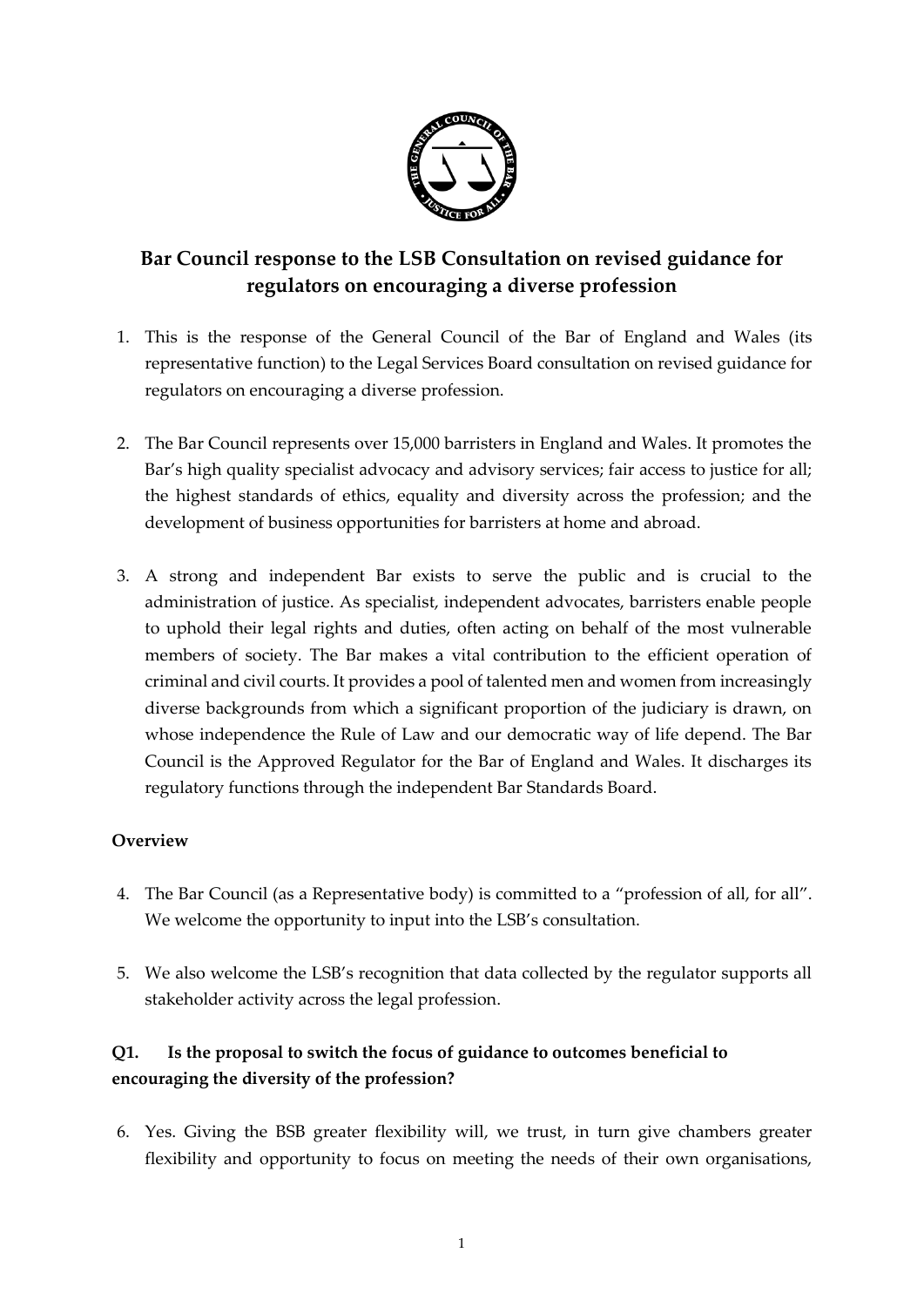shifting their focus from 'box ticking' to ensuring diversity reporting and diversity initiatives support business objectives.

#### **Q2. Will the proposed guidance allow regulators the opportunity to develop their own approaches to addressing diversity issues in the legal services profession?**

7. Yes.

#### **Q3. To what extent are regulators already demonstrating achievement of the outcomes? If they are not, why do you think this is?**

8. It is relatively easy for regulators to evidence the delivery of activity (e.g. the introduction of policies in chambers such as fair recruitment, fair allocation of work, parental leave and flexible working policies); it is much more difficult for any regulator to demonstrate diversity 'outcomes', specifically the impact of equality and diversity initiatives. Key issues such as access to the profession and retention of women are subject to a wider environmental and societal pressures. For self-employed barristers, legal aid cuts have reduced the number of pupillages available and earning potential in the publicly funded arm of the profession. This has negatively impacted on both social mobility and the retention of women trying to balance work and family commitments.

#### **Q4. How can the LSB ensure that the data the regulators collect continues to be comparable?**

- 9. The Bar Council supports the LSB's proposal to remove the model questionnaire from guidance. The current LSB/BSB monitoring questionnaire<sup>1</sup> and specifically the questions 'About You' do not reflect the set up in many chambers for both members and staff and is confusing for respondents. Being better able to frame questions to suit chambers' structure will make completion of the form more meaningful for participants.
- 10. We agree with the LSB's proposal to continue to focus on:
	- Age

-

- Gender
- Disability
- Ethnic Group
- Religion or belief
- Sexual orientation

<sup>1</sup> Page 25 – BSB Suggested Monitoring Questions

[https://www.barstandardsboard.org.uk/media/1596730/bsb\\_equality\\_rules\\_handbook\\_june\\_2014.pdf](https://www.barstandardsboard.org.uk/media/1596730/bsb_equality_rules_handbook_june_2014.pdf)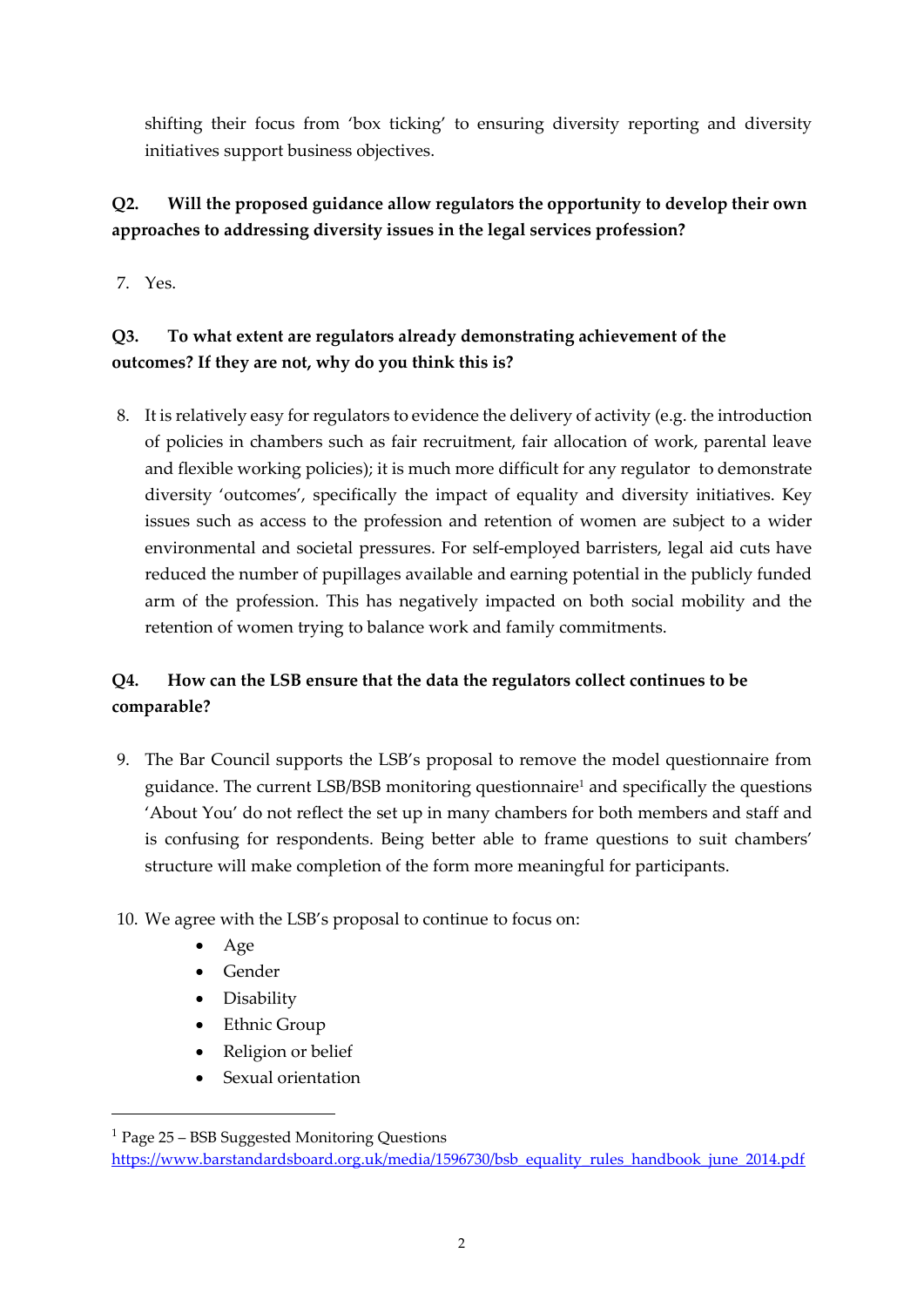- Socio-economic background
- Caring responsibilities
- 11. We would support a formal mechanism being put in place to ensure each regulator works together to agree common definitions (e.g. in socio-economic background) in order that we are able to compare progress between barristers and solicitors/other parts of the legal profession.
- 12. We would also support some relaxation on reporting requirements with respect to sexual orientation and religion & belief as currently required by the BSB, whereby the regulated entity is currently prevented from publishing information<sup>2</sup>. We believe this should be at the discretion of the regulated entity subject and not a regulatory imposition, subject to protecting an individual's anonymity.

### **Q5. Given the LSB's proposal to assess the regulator performance in this area, what would be the most effective way to carry this out? How long should we allow regulators to implement changes before any potential future performance assessment?**

13. It takes time for any initiatives introduced to improve diversity to make any significant impact. We would recommend any requirement to report on progress acknowledges that programmes (e.g. policies to support gender retention/women to return to the profession after having a family) can take between 3 to 5 years to have any impact. We also encourage the LSB to recognise that annual reporting thereafter is expensive and resource intensive, providing little meaningful new data, whereas revisiting data every 3 to 5 years allows initiatives time to have some impact.

#### **Q6. Will the proposed guidance:**

- **a) Deliver better services for consumers?**
- **b) Support innovation in legal services?**
- **c) Allow regulators to encourage business-led diversity initiatives?**
- **d) Encourage a more diverse profession?**
- 14. Yes. The Bar Council is confident allowing greater flexibility to regulators in order that they can focus on improving diversity allow (c) which will we trust improve diversity, in turn hopefully supporting (a), (b) and (d).

# **Bar Council**

-

#### **2 December 2016**

<sup>2</sup> Para 10, page 20

[https://www.barstandardsboard.org.uk/media/1596730/bsb\\_equality\\_rules\\_handbook\\_june\\_2014.pdf](https://www.barstandardsboard.org.uk/media/1596730/bsb_equality_rules_handbook_june_2014.pdf)